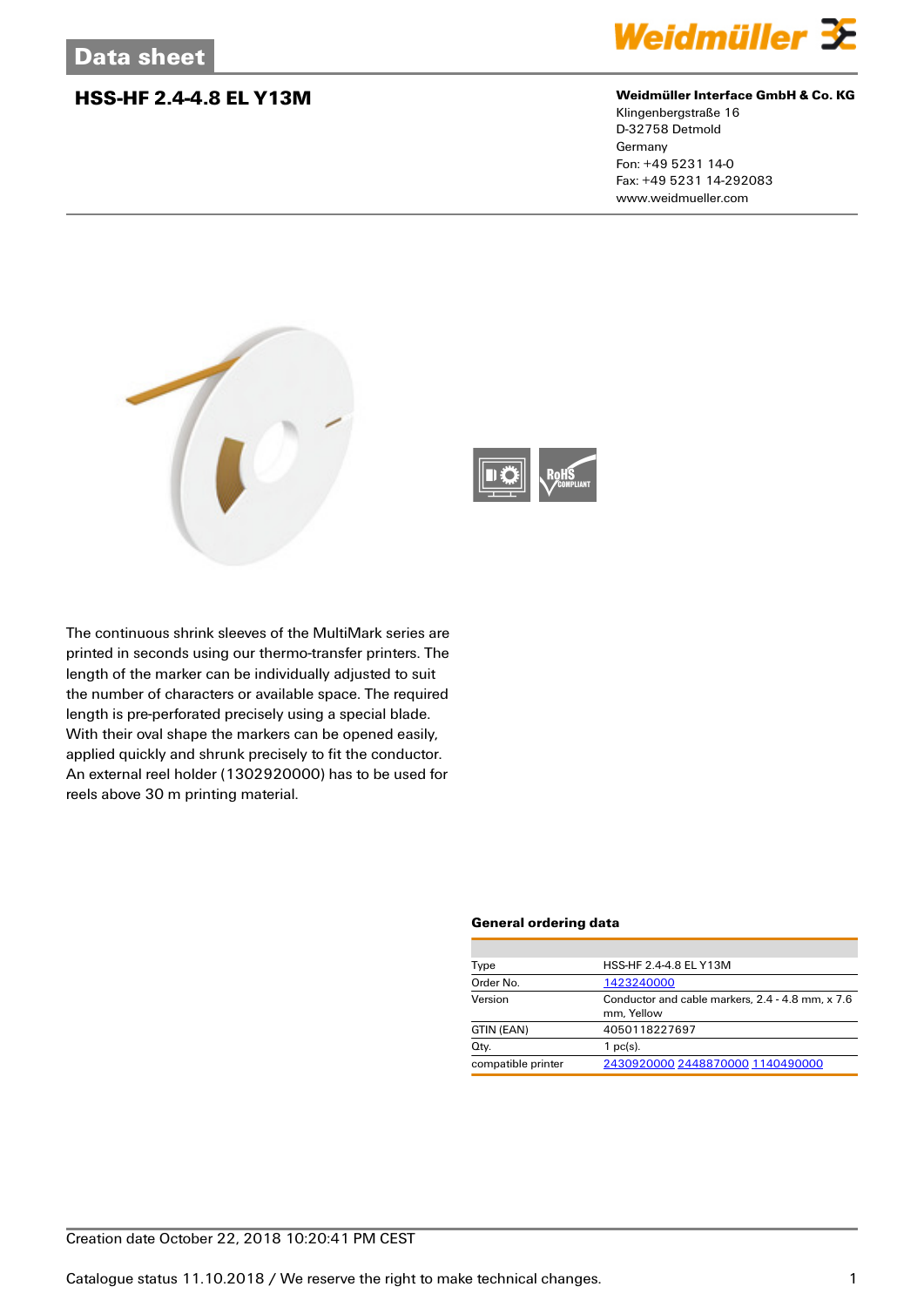## **HSS-HF 2.4-4.8 EL Y13M Weidmüller Interface GmbH & Co. KG**



Klingenbergstraße 16 D-32758 Detmold Germany Fon: +49 5231 14-0 Fax: +49 5231 14-292083

# **Technical data**

| <b>Dimensions and weights</b>      |                                       |                                   |                  |
|------------------------------------|---------------------------------------|-----------------------------------|------------------|
|                                    |                                       |                                   |                  |
| Length                             | 13,000 mm                             | Length (inches)                   | 511.81 inch      |
| Width                              | $7.6$ mm                              | Width (inches)                    | 0.299 inch       |
| Depth                              | $0.9$ mm                              | Depth (inches)                    | 0.035 inch       |
| Net weight                         | 138 g                                 |                                   |                  |
| <b>General data</b>                |                                       |                                   |                  |
| Colour                             | Yellow                                | Length                            | 13,000 mm        |
| Material                           | Polyolefine                           | Number per roll                   | 1                |
| Width                              | $7.6$ mm                              |                                   |                  |
| <b>Conductor and cable markers</b> |                                       |                                   |                  |
|                                    |                                       |                                   |                  |
| Conductor O.D.                     | $2.4 - 4.8$ mm                        | Conductor O.D., max.              | 4.8 mm           |
| Conductor O.D., min.               | $2.4 \text{ mm}$                      | Conductor cross-section, max.     | $4 \text{ mm}^2$ |
| Conductor cross-section, min.      | $0.75 \, \text{mm}^2$                 | Halogen                           | No               |
| Rate of shrinkage                  | 2:1                                   | Recommended shrinking temperature | 90 °C            |
| <b>Classifications</b>             |                                       |                                   |                  |
|                                    |                                       |                                   |                  |
| <b>ETIM 5.0</b>                    | EC001288                              | <b>ETIM 6.0</b>                   | EC001530         |
| eClass 6.2                         | 27-40-04-01                           | eClass 7.1                        | 27-14-91-29      |
| eClass 8.1                         | 27-14-91-29                           | eClass 9.0                        | 27-40-06-29      |
| eClass 9.1                         | 27-40-04-01                           |                                   |                  |
| <b>Approvals</b>                   |                                       |                                   |                  |
| <b>ROHS</b>                        | Conform                               |                                   |                  |
| <b>Downloads</b>                   |                                       |                                   |                  |
| <b>Engineering Data</b>            | EPLAN, WSCAD, Zuken E3.S              |                                   |                  |
| <b>Engineering Data</b>            | <b>STEP</b>                           |                                   |                  |
| Software                           | <b>M-Print PRO configuration file</b> |                                   |                  |
|                                    |                                       |                                   |                  |